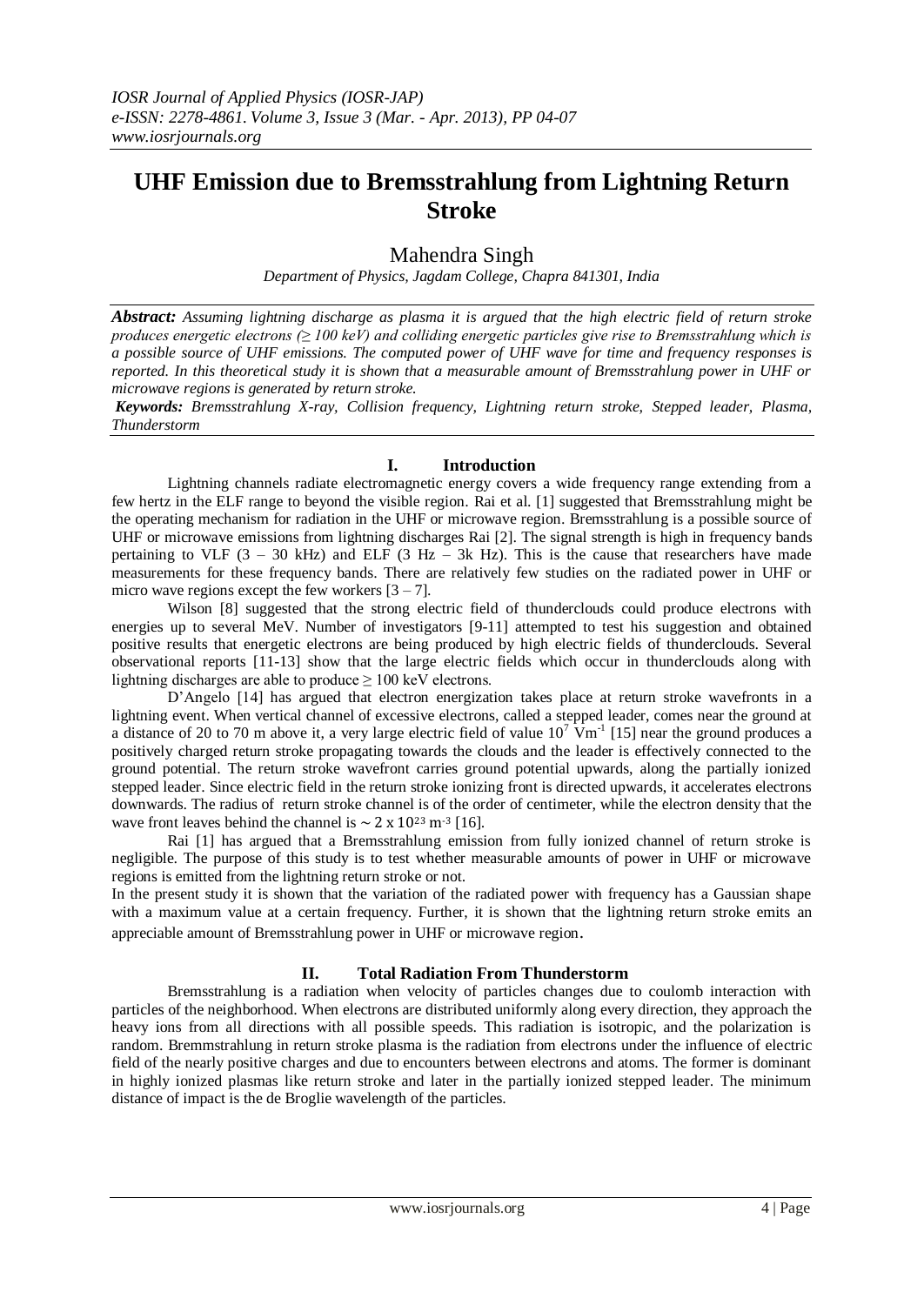

**Fig. 1**

For far field radiation, the largest length of the source volume is small compared to its distances from the observation point in the radiation zone. If the origin O is taken within the source volume, then OP  $\approx$  OQ [Fig.1] and Poynting flux of energy **S** radiated from return stroke is written as

$$
\mathbf{S} = \sqrt{\frac{\epsilon_0}{\mu_0}} \mathbf{E}^2 \, \mathbf{\widehat{n}} \tag{1}
$$

Where,  $\epsilon_0$  (=8.85x10<sup>-12</sup> Fm<sup>-1</sup>) and  $\mu_0$  are permittivity and permeability of the free space, respectively,  $\hat{\mathbf{n}}$  is a unit vector in the direction of observation, and *E* is the electric field.

In the far zone, the Poynting energy flows out radially and the field has the character of spherical waves spreading out radially from the accelerated electron.

Classically, an accelerated electron with acceleration fradiates energy. Thus, the total radiation passing through surface area *A* of a sphere of radius *R* is

$$
P = \iint S dA = \frac{e^2}{6\pi\epsilon_0 c^3} f^2
$$
 (2)

Lightning return stroke is collision dominant plasma. The non relativistic velocity of the energetic electrons in the partially ionized plasma will change according to

$$
\frac{dv}{dt} = f + v v = \frac{eE}{m}
$$
 (3)

From (2) and (3), we have

$$
P = \frac{e^4 E^2}{6\pi\epsilon_0 m^2 c^3} e^{-2vt} \tag{4}
$$

Where, e (=1.6 x 10<sup>-19</sup> C), v is the effective collision frequency within return stroke plasma and m  $(=9.1 \times 10^{-31} \text{ kg})$  is the mass of electron.

The magnitude of the power of Bremsstrahlung is controlled by the number of electrons accelerated along the return stroke channel and the collision frequency of energetic particles.

The number of electrons,  $n_e$  accelerated along the return stroke channel of infinitesimally small length dx, is

$$
n_e = \pi r^2 N_e \int dx
$$
 (5)

Where, r is the radius of return stroke,  $N_e$  is the number density of electron,  $x = \int_0^t V$  $\int_0^{\infty} V dt$  and V is the velocity of return stroke.

The return stroke velocity model [17] is written as

$$
V = V_0 \left( e^{-at} \cdot e^{-bt} \right) \tag{6}
$$

Srivastava [15] obtained the following values of  $V_0$ , a and b

 $V_0 = 3.0x10^8 \text{ ms}^{-1}$ ,  $a = 6.0x10^4 \text{ s}^{-1}$ ,  $-b = 7.0x10^5 s^{-1}$ From (5) and (6) we have

$$
n_e = \pi r^2 V_0 N_e \left( \frac{e^{-bt}}{b} - \frac{e^{-at}}{a} + \frac{1}{a} - \frac{1}{b} \right)
$$
 (7)

Now, the total radiation from the lightning return stroke is written as

$$
P_T = \frac{e^4 E^2}{6\pi \epsilon_0 m^2 c^3} e^{-2\nu t} n_e
$$
 (8)

Using Eq.  $(7)$  in  $(8)$ , we get

$$
P_T = P_0 e^{-2vt} \left( \frac{e^{-bt}}{b} - \frac{e^{-at}}{a} + \frac{1}{a} - \frac{1}{b} \right)
$$
 (9)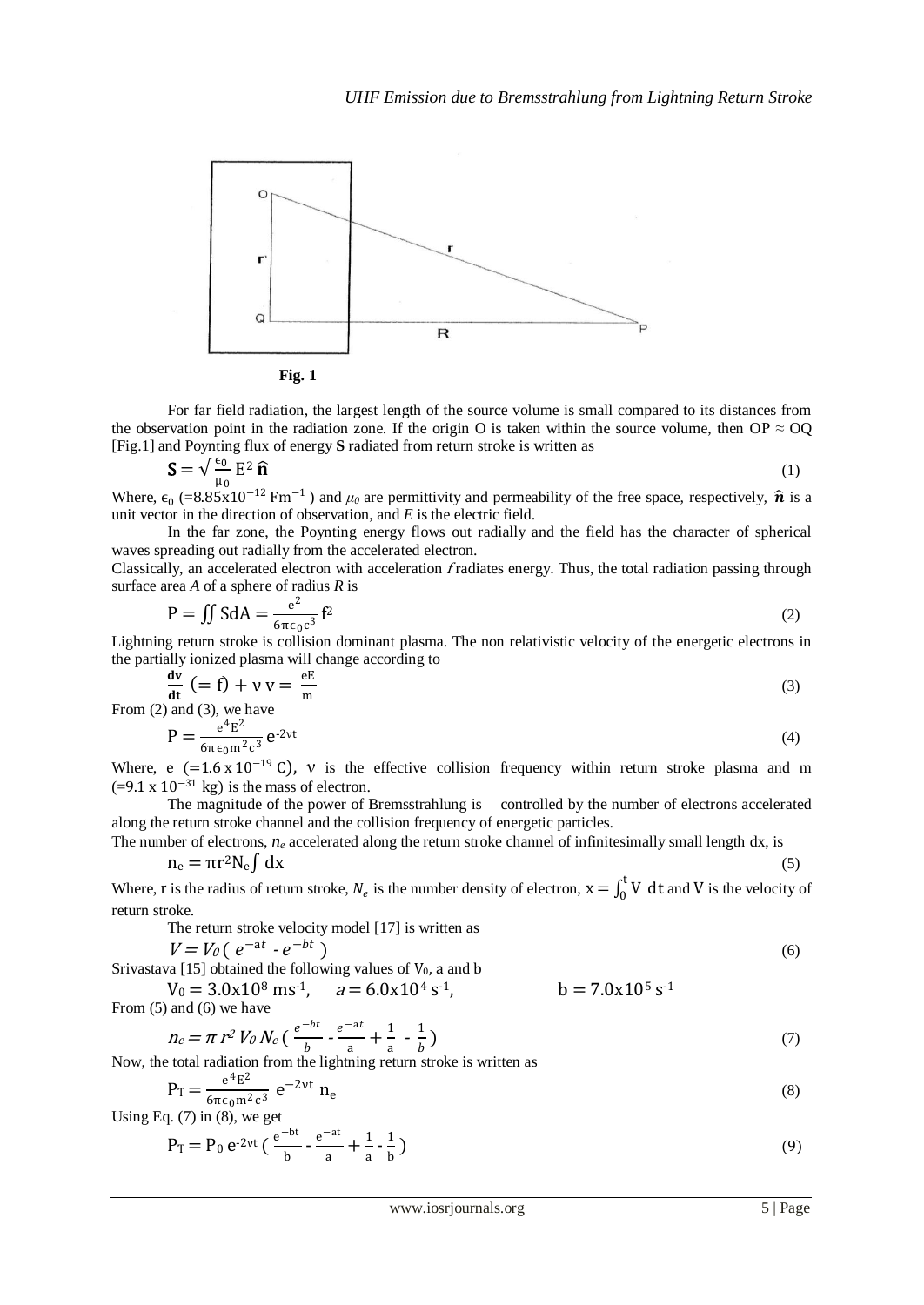Where,  $P_0 = \frac{e^4 E^2 r^2}{(m^2 + m^2)^2}$  $rac{e^{-E}-1}{6\pi\epsilon_0 m^2 c^3} V_0 N_e.$ 

### **III. Frequency Spectrum**

The frequency spectrum of the lightning discharge is obtained from the Fourier transform of the total power of Bremsstrahlung:

$$
P(\omega) = P_0 \sqrt{\left[\frac{B}{B^2 + \omega^2 b^2} - \frac{A}{A^2 + \omega^2 a^2} + \left(\frac{1}{a} - \frac{1}{b}\right) \left(\frac{v}{v^2 + \omega^2}\right)\right]^2}
$$
  
+  $\omega^2 \left\{\frac{a}{A^2 + \omega^2 a^2} + \frac{b}{B^2 + \omega^2 b^2} + \left(\frac{1}{a} - \frac{1}{b}\right) \left(\frac{1}{v^2 + \omega^2}\right)\right\}^2\right\}^{1/2}$  (10)  
Where, *a* is the frequency in rad<sup>-1</sup> at width *b* and *c* is the maximum unit angle.

Where,  $\omega$  is the frequency in rad s<sup>-1</sup> at which power emission of wave takes place,  $A = a^2 + 2va$ , and  $B = b^2 +$ 2υb

#### **IV. Results and Discussions**

Lightning return stroke is a channel of fully ionized plasma, and Bremsstrahlung emission takes place in this plasma due to Coulomb field interaction of electron in its hyperbolic or parabolic orbit around the ion or atom. Electron velocity in the partially ionized channel is non relativistic [2].

With the help of the accepted values for certain parameters associated with return stroke, we compute the radiated power due to the Bremsstrahlung. Thus for the study of the time and frequency responses of power of the Bremsstrahlung emitted from lightning return stroke, the following values [12] have been taken for the parameters used in Eq.(9)

 $N_e = 10^{25} \text{m}^{-3}$  $r = 10^{-2}$  m  $v = 6.4 \times 10^{10}$  s<sup>-1</sup> The magnitude of the electric field is taken as  $5 \times 10^5$  Vm<sup>-1</sup> close to the expected break down field in the clouds.



**Fig.2** Variation radiated power with time

Variation of the power emitted due to Bremsstrahlung with time is depicted in Fig.2. It is obvious from the figure that the power has the shape as the sign of inclined integration. The radiated power remains almost zero up to  $8 \times 10^{-7}$ s and thereafter it rises linearly with time. Rai [2] has argued that fully ionized media like return strokes are completely opaque to the UHF radiations. Thus the entire radiation is absorbed within the return channel and one observes no radiation coming out. In contrary to this report it is found that there is an appreciable amount of radiation coming out from return stroke. This is due to increase in number of electrons to be energized to produce Bremsstrahlung. After  $10^{-4}$  s, when channel volume gets increased, the contribution to the Bremsstrahlung power comes out to be its saturation value of  $1.9 \times 10^6$  W.

The spectral characteristics of the radiated power of Bremsstrahlung is computed by using Eq.(10) and its variation with frequency is shown in Fig. 3.The variation of power with frequency has a Gaussian shape with a peak value 7.13 x  $10^{-5}$  WHz<sup>-1</sup> at frequency 2.5 x  $10^{10}$  Hz. It is obvious from this figure that a measurable amount of Bremsstrahlung power in UHF or microwave regions is produced by lightning return stroke.